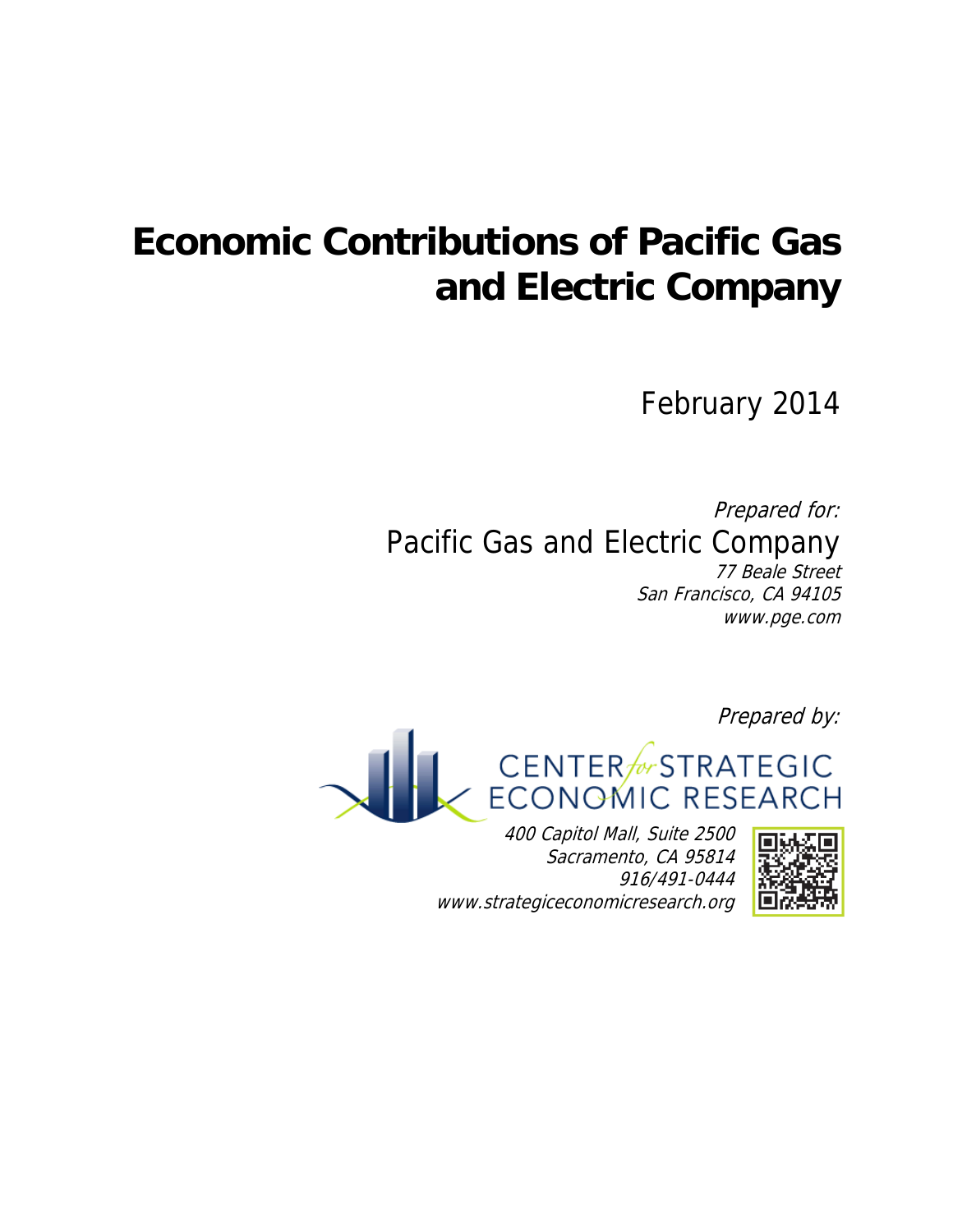# **Key Findings—Service Area Economic Impacts**

## **General Operations Impacts**

- The total annual economic contributions resulting from PG&E's 2012 general operations in its Service Area amounted to approximately 71,600 jobs, \$5.8 billion of labor income, \$22.2 billion of output, and \$3.4 billion of state and local taxes.
- $\checkmark$  To put these considerable economic impact levels in context, the entire Service Area economy contains roughly 7.4 million jobs and \$1.2 trillion of output, meaning that PG&E supported around 1 percent of all employment and 2 percent of all output in the region it serves.
- $\checkmark$  The size of the total economic impact also exceeded several highly-visible industry sectors in the Service Area such as Software Publishing, Wineries, and Scientific Research and Development Services.

## **Customer Energy Efficiency Programs Impacts**

- $\checkmark$  Energy efficiency is an important part of PG&E's core business and the company invests significantly in a diverse range of programs and services designed to help its customers save energy and money.
- $\checkmark$  PG&E's customer energy efficiency programs in 2012 led to a total annual economic impact of close to 7,700 jobs, \$452.4 million of labor income, \$1.1 billion of output, and \$53.8 million of state and local tax revenue.
- $\checkmark$  Every dollar associated with PG&E's customer energy efficiency programs supported another 80 cents of output in the economy according to the multiplier effect which accounts for the full range of economic impacts resulting from program spending and the insertion of bill savings from avoided energy use back into the economy.

## **Community Investment Program Impacts**

- Through PG&E's shareholder-funded community investment program, the company supports a wide array of charitable organizations, including non-profit organizations, educational institutions, and local government entities. In addition to sustaining important programs or creating new ones to fulfill key community needs, these funds provide incremental support for the internal operations of the recipient organizations, such as capacity building, which generates economic effects.
- $\checkmark$  Altogether, the direct, indirect, and induced effects of PG&E's 2012 community investments led to a total economic impact in the Service Area of close to 420 jobs, \$18.4 million of labor income, \$38.9 million of output, and \$2.3 million of state and local tax generation.
- $\checkmark$  For every dollar PG&E invested in charitable contributions to support efforts focused on education, environmental stewardship, and economic and community vitality, the Service Area economy saw another 90 cents of output derived through indirect and induced effects. This means that PG&E's direct community investments were nearly doubled in economic output in the Service Area.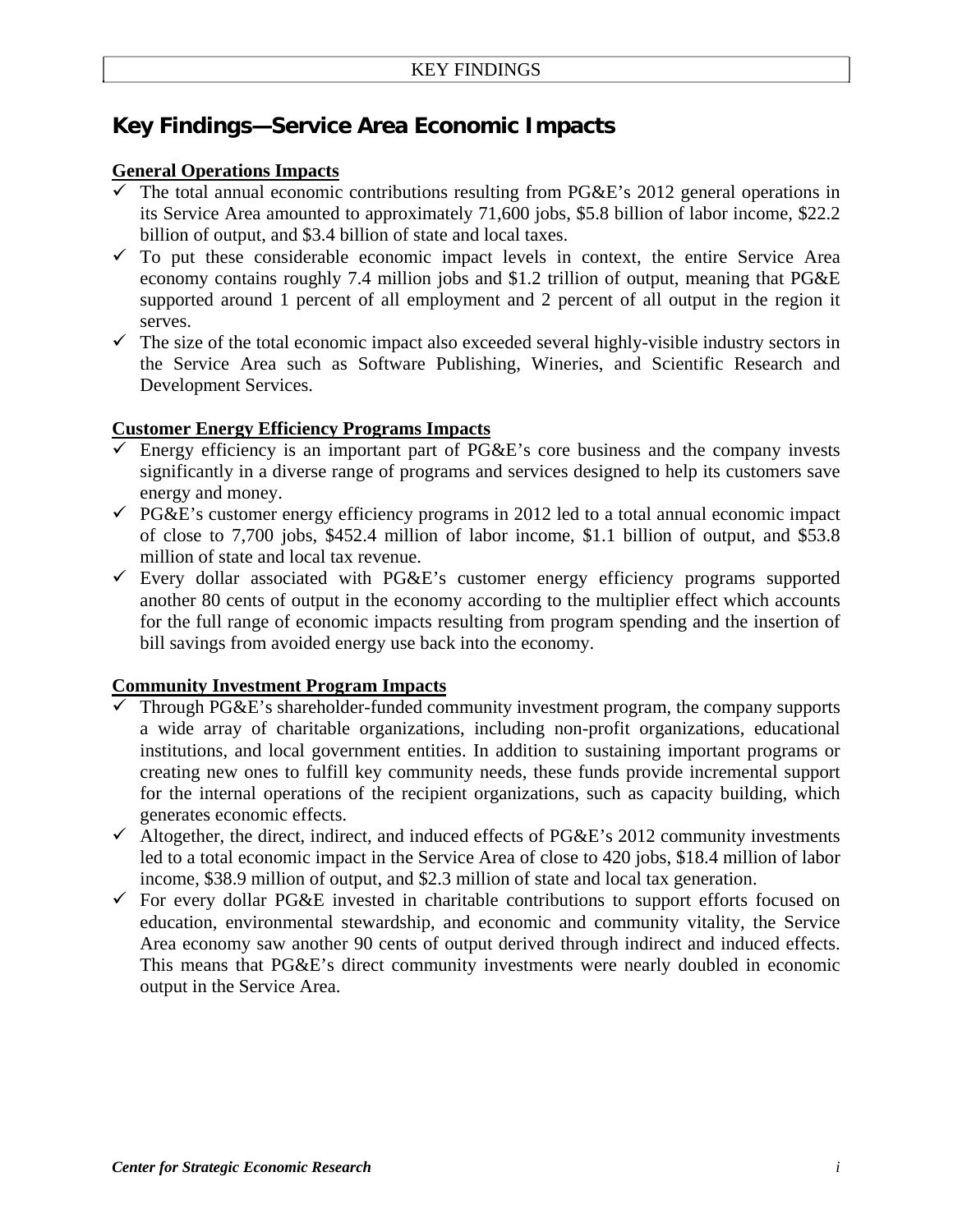## **Introduction**

Pacific Gas and Electric Company (PG&E) provides electric and natural gas service to roughly 15 million people within its 70,000-square-mile Service Area throughout Northern and Central California.

PG&E engaged the Center for Strategic Economic Research (CSER) to estimate the economic contributions of PG&E in 2012, accounting for both its direct economic activities as well as the multiplier or "ripple" effect where additional activities were supported by the company's demand for goods and services and worker spending in the economy. CSER utilized the IMPLAN model, a widely-used economic analysis system, to estimate the full range of economic impacts based on background information provided directly by PG&E. The economic contributions of three distinct PG&E activities were measured to estimate the range of economic impacts associated with the company:

- 1. **General Operations**—all activities, including capital investments and operations and maintenance expenses, associated with PG&E's energy supply, electric and natural gas transmission and distribution, customer care, and corporate and administrative services
- 2. **Customer Energy Efficiency Programs**—activities related to administering PG&E's customer energy efficiency programs, providing incentives for residential and commercial customers' energy efficiency projects, and offering energy audits and other technical support as well as customer bill savings directly resulting from energy efficiency measures
- 3. **Community Investment Program**—activities related to PG&E's shareholder-funded community investment program, which consists of contributions to charitable organizations in the areas of education, environmental stewardship, and economic and community vitality

This report summarizes the results of the economic impact analysis for each of the three distinct PG&E activities. The discussions of economic impacts throughout the report primarily focus on the PG&E Service Area, but information is also provided for the statewide economic impacts as well as those in each of the four major Regions that comprise PG&E's Service Area: Bay Area, Central Coast, Central Valley, and Northern (shown in Figure 1 on the following page).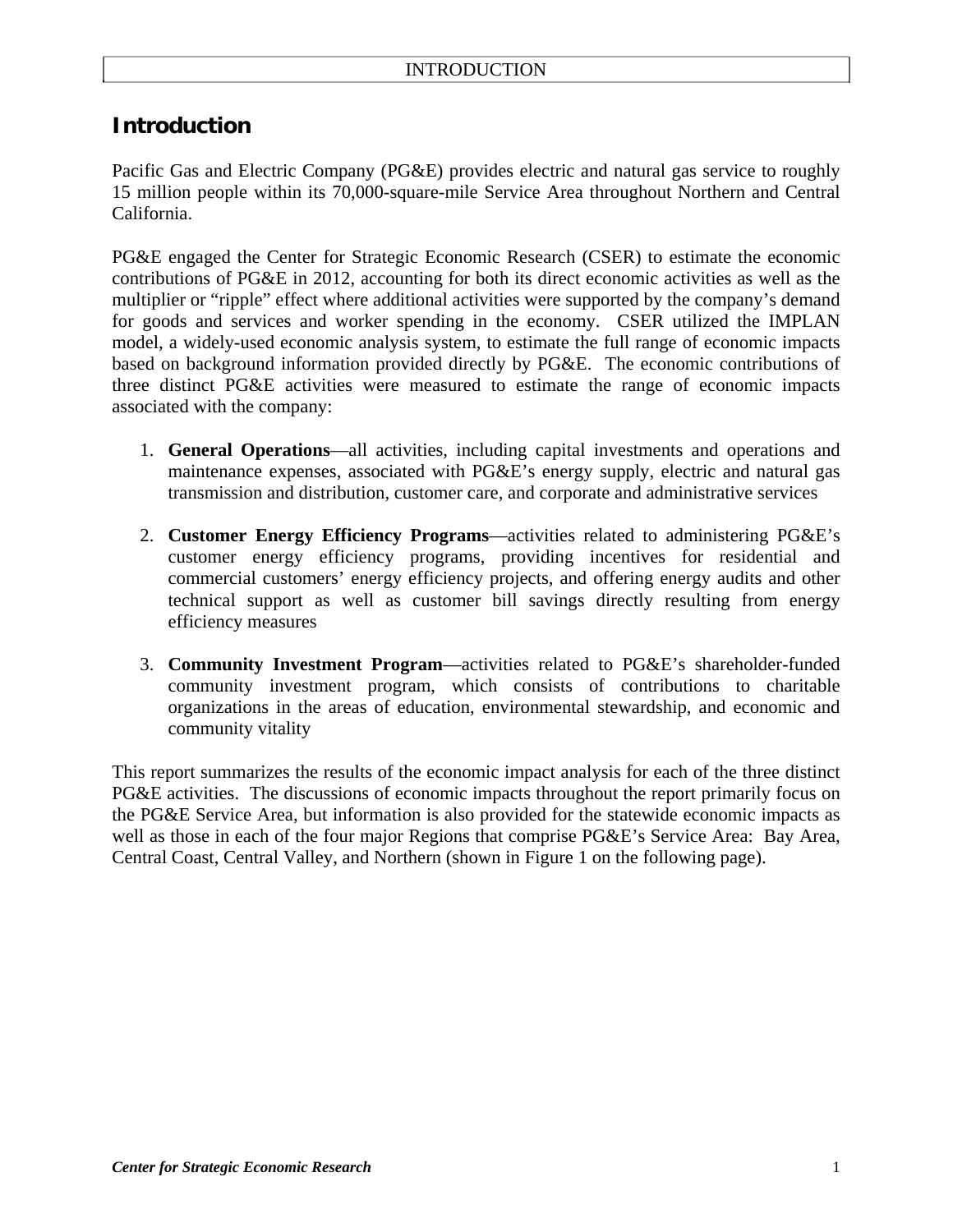



Source: PG&E

| <b>BAY AREA REGION</b>                                                                                                         |                                                      |  |  |
|--------------------------------------------------------------------------------------------------------------------------------|------------------------------------------------------|--|--|
| Population: 3.3 million                                                                                                        | PG&E Employees: 7,449                                |  |  |
| Energy Usage: 17 billion kWhs, 3.2 billion therms                                                                              | PG&E Infrastructure:                                 |  |  |
| Square Miles: 2,149                                                                                                            | Electric Transmission and Distribution: 11,600 miles |  |  |
|                                                                                                                                | Gas Transmission and Distribution: 8,100 miles       |  |  |
| Highlights:                                                                                                                    |                                                      |  |  |
| Well-known for San Francisco, a financial center and tourist destination, and Napa, a regarded wine producing area             |                                                      |  |  |
| Includes PG&E's corporate headquarters in downtown San Francisco                                                               |                                                      |  |  |
| Other PG&E facilities include Gateway Generating Station and a new state-of-the-art gas operations control center in San Ramon |                                                      |  |  |
|                                                                                                                                |                                                      |  |  |

| <b>CENTRAL COAST REGION</b>                                                 |                                                      |
|-----------------------------------------------------------------------------|------------------------------------------------------|
| Population: 4.5 million                                                     | PG&E Employees: 5,077                                |
| Energy Usage: 29 billion kWhs, 2 billion therms                             | <b>PG&amp;E Infrastructure:</b>                      |
| Square Miles: 11,926                                                        | Electric Transmission and Distribution: 26,200 miles |
|                                                                             | Gas Transmission and Distribution: 12,300 miles      |
| Highlights:                                                                 |                                                      |
| Large wine and agriculture producing region and popular tourist destination |                                                      |
|                                                                             |                                                      |

- Encompasses Silicon Valley and a number of renowned universities
- Includes PG&E's Diablo Canyon Power Plant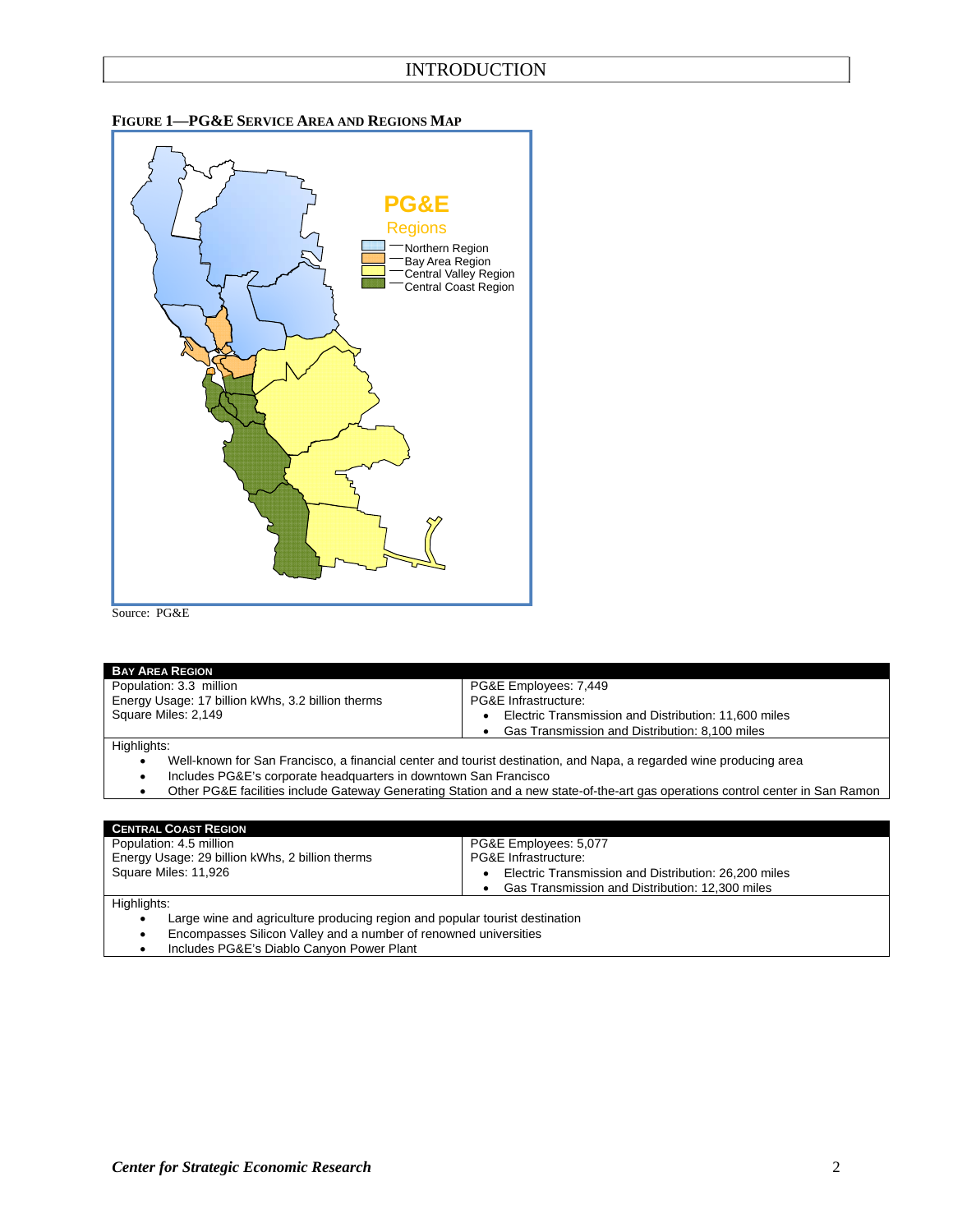### INTRODUCTION

| <b>CENTRAL VALLEY REGION</b>                      |                                                      |
|---------------------------------------------------|------------------------------------------------------|
| Population: 3.6 million                           | PG&E Employees: 4,036                                |
| Energy Usage: 25 billion kWhs, 1.4 billion therms | PG&E Infrastructure:                                 |
| Square Miles: 25.835                              | Electric Transmission and Distribution: 43,300 miles |
|                                                   | Gas Transmission and Distribution: 11,300 miles      |
| <b>The Property of Section And In</b>             |                                                      |

Highlights:

- Encompasses California's fertile Central Valley and parts of the southern Sierra Nevada Mountains
- Economic drivers include agriculture, government facilities, oil production and tourism
- Includes significant PG&E hydroelectric generation facilities

| <b>NORTHERN REGION</b>                            |                                                              |
|---------------------------------------------------|--------------------------------------------------------------|
| Population: 3.9 million                           | PG&E Employees: 4,788                                        |
| Energy Usage: 15 billion kWhs, 1.7 billion therms | PG&E Infrastructure:                                         |
| Square Miles: 31.604                              | Electric Transmission and Distribution: 40,300 miles         |
|                                                   | Gas Transmission and Distribution: 14,300 miles<br>$\bullet$ |
| Highlights:                                       |                                                              |

- Includes Sacramento, California's capital, and numerous state and national parks and forests
- Tourism and ski recreation along the Sierra Nevada mountain range and wine and other agriculture in the west and south
- Includes significant PG&E hydroelectric generation facilities
- Other PG&E facilities include two natural gas power plants: Humboldt Bay Generating Station and Colusa Generating Station

#### **DEFINING KEY TERMS AND CONCEPTS**

There are three key effects that make up the full economic impact, all of which are covered by this report. They include:

- 1. **Direct Effect**—Refers to the economic activities directly associated with PG&E's general operations, customer energy efficiency programs, and community investment program. For PG&E's general operations, the direct impact consists of the market value of the goods and services provided by PG&E, measured by revenue. Direct impacts also include PG&E's base workforce and the associated salaries and wages for these employees and other short-term workers.
- 2. **Indirect Effect**—Refers to the second-order economic activities of industries that respond to the supplier demand generated by the direct economic activities. These industries supply goods and services to PG&E and the establishments associated with the energy efficiency programs and community investment program funding. For PG&E's general operations, the indirect impact includes the company's capital investments and operations and maintenance expenditures. Examples of industries that experience indirect effects include engineering, construction, vehicle fuel, cable and wiring, office supplies, legal services, industrial motors, electronic equipment, and control systems
- 3. **Induced Effect**—Refers to the economic activities generated by spending from workers supported by the direct and indirect economic activities. As those workers use their income on typical household consumption, additional economic activity is created. For example, workers use their paychecks for retail purchases, housing, medical services, banking, and insurance.

*The sum of direct, indirect, and induced effects represents the total gross economic impact.* 

The direct, indirect, and induced effects can be measured in several different ways. The following economic factors are used in this report and, as distinct measures, should not be combined to estimate total economic impact.

- **Employment**—Refers to the number of jobs supported.
- **Labor Income**—Refers to the dollars paid as salaries/wages and benefits to workers.
- **Output**—Refers to the market value of goods produced or services provided, frequently reflected as total revenue or sales in businesses.
- **Tax Generation**—Refers to state and local taxes and fees generated including sales, property, income, and several other categories.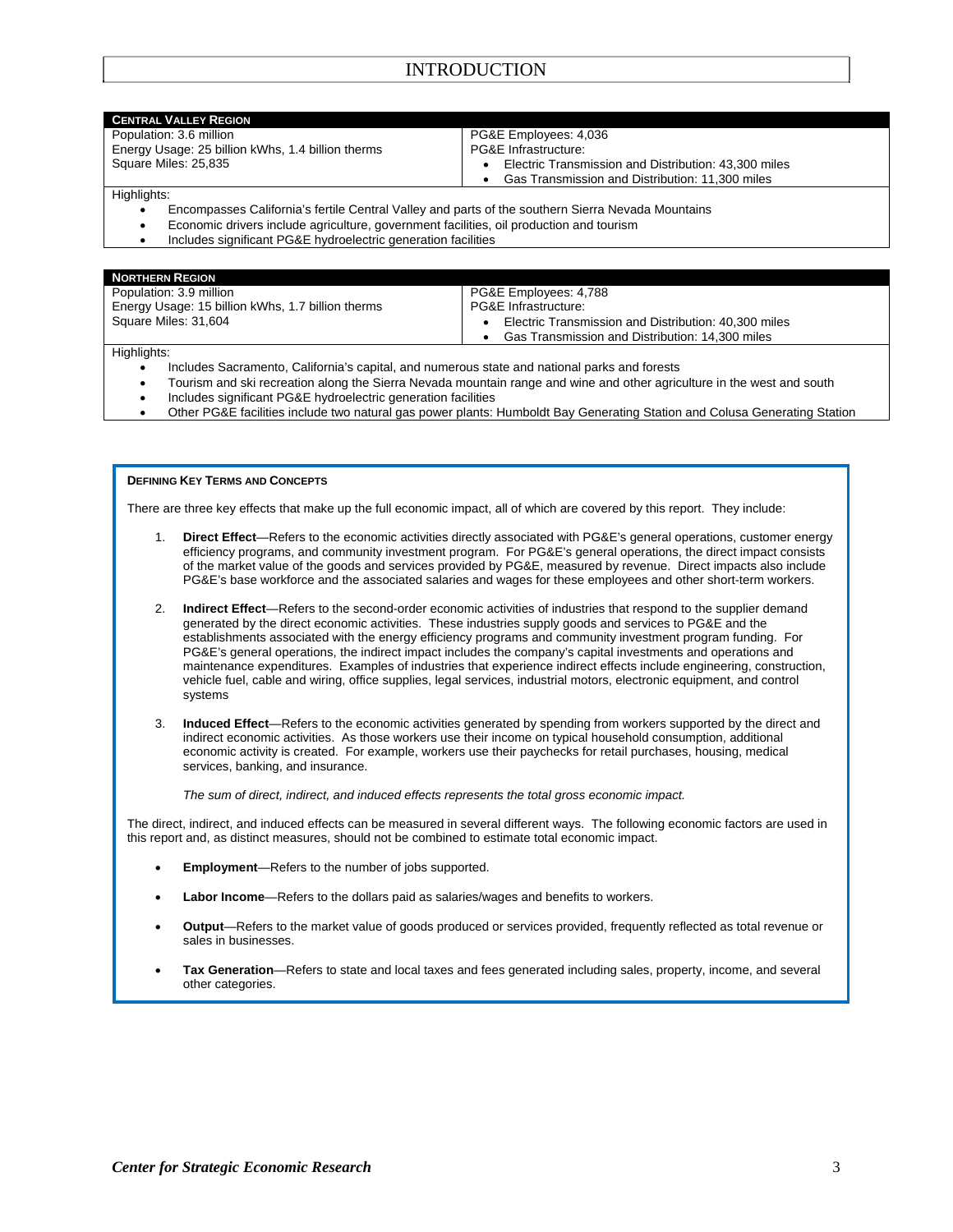## **General Operations Economic Impacts**

In 2012, PG&E's general operations—activities related to the company's energy supply, electric and natural gas transmission and distribution, customer care, and corporate and administrative services—generated close to \$14.8 billion of revenue. In doing so, the company supported a headcount employment level of over 21,000 people and compensated those employees and other short-term workers approximately \$3.2 billion.

Simply accounting for this level of economic activity placed PG&E among the largest companies in the state and in line with entire industry sectors in the Service Area such as Data Processing, Semiconductor and Related Device Manufacturing, and Accounting Services.<sup>[\\*](#page-5-0)</sup>

This direct economic activity also created a significant multiplier effect as suppliers of goods and

services respond to the demand from PG&E and a wide range of establishments benefit from company employees spending their income throughout the economy. As shown in Figure 2 (on the next page), the total annual economic contributions resulting from PG&E's 2012 general operations in its Service Area amounted to approximately 71,600 jobs, \$5.8 billion of labor income, \$22.2 billion of output, and \$3.4 billion of state and local taxes.

**PG&E 2012 GENERAL OPERATIONS TOTAL SERVICE AREA ECONOMIC IMPACTS:** 

 $FMPL$  OYMENT = 71,582 LABOR INCOME = \$5.8 BILLION OUTPUT = \$22.2 BILLION STATE & LOCAL TAXES = \$3.4 BILLION

To put these considerable economic impact levels in context, the entire Service Area economy contains roughly 7.4 million jobs and \$1.2 trillion of output, meaning that PG&E supported around 1 percent of all employment and 2 percent of all output in the region it serves. Moreover, the size of the total economic impact also exceeded several highly-visible industry sectors in the Service Area like Software Publishing, Wineries, and Scientific Research and Development Services.

PG&E's economic impacts reflected fairly robust multipliers that show an increase of 2.4 jobs

for every direct job supported by PG&E's general operations and an additional 50 cents of output for every dollar of revenue directly generated by the company.<sup>[†](#page-5-1)</sup> This multiplier effect spread through nearly every industry sector in the Service Area economy with the Retail Trade, Health Care & Social Assistance, Real Estate & Rental, Manufacturing, and Finance & Insurance sectors seeing the largest total impacts. These effects are influenced by the fact that PG&E is a high-value utility company



<span id="page-5-0"></span><sup>&</sup>lt;sup>\*</sup> The 2012 *Fortune 500* list shows PG&E as the 17<sup>th</sup> largest company in California based on revenue. California Employment Development Department analysis of company records from the Infogroup database alongside PG&E's headcount employment reveals that PG&E is among the 30 largest employers in the state.

 $\overline{a}$ 

<span id="page-5-1"></span> $\dagger$  Capital investments include upgrades to PG&E's natural gas pipelines, electric power lines, generation facilities, and other key infrastructure. If capital investments were removed from the general operations analysis, the multiplier effect would be lower and show an additional 1.5 jobs and 30 cents of output for every job or dollar of output directly supported by PG&E.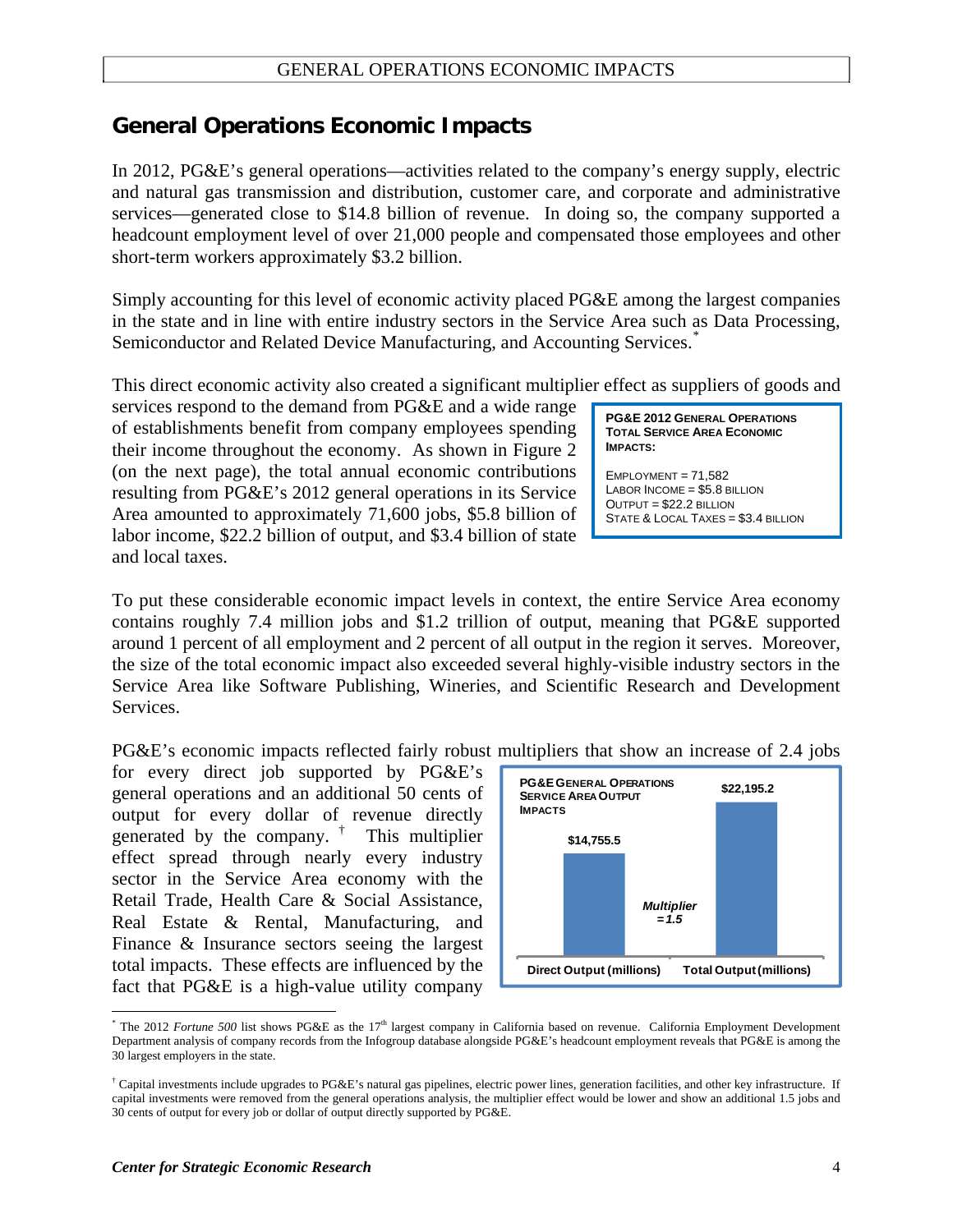with notable amounts of operating expenses, capital investment, and labor income that circulate through the Service Area economy.

| FIGURE 2—PG&E GENERAL OPERATIONS ECONOMIC IMPACTS, 2012 |                                                  |                                                 |                |                  |  |  |
|---------------------------------------------------------|--------------------------------------------------|-------------------------------------------------|----------------|------------------|--|--|
| Area / Impact                                           | Direct                                           | <b>Indirect</b>                                 | <b>Induced</b> | Total            |  |  |
|                                                         |                                                  |                                                 |                |                  |  |  |
| Service Area                                            |                                                  |                                                 |                |                  |  |  |
| Employment                                              | 21,350                                           | 24,019                                          | 26,213         | 71,582           |  |  |
| Labor Income                                            |                                                  | \$3,207,844,005 \$1,343,004,935 \$1,246,186,759 |                | \$5,797,035,699  |  |  |
| Output                                                  | \$14,755,451,724 \$3,675,693,119 \$3,764,016,431 |                                                 |                | \$22,195,161,274 |  |  |
| State & Local Tax Generation                            |                                                  |                                                 |                | \$3,424,920,906  |  |  |
| <b>California</b>                                       |                                                  |                                                 |                |                  |  |  |
| Employment                                              | 21,350                                           | 27,794                                          | 32,556         | 81,700           |  |  |
| Labor Income                                            |                                                  | \$3,207,844,005 \$1,719,487,081 \$1,617,375,208 |                | \$6,544,706,293  |  |  |
| Output                                                  | \$14,755,451,724 \$4,842,328,528 \$4,774,122,709 |                                                 |                | \$24,371,902,961 |  |  |
| State & Local Tax Generation                            |                                                  |                                                 |                | \$3,795,042,251  |  |  |
|                                                         |                                                  |                                                 |                |                  |  |  |
| <b>Bay Area Region</b>                                  |                                                  |                                                 |                |                  |  |  |
| Employment                                              | 7,449                                            | 4,159                                           | 5,654          | 17,262           |  |  |
| Labor Income                                            | \$1,188,726,164                                  | \$304,717,882                                   | \$336,730,633  | \$1,830,174,679  |  |  |
| Output                                                  | \$3,115,559,809                                  | \$697,919,992                                   | \$858,361,462  | \$4,671,841,263  |  |  |
| State & Local Tax Generation                            |                                                  |                                                 |                | \$714,497,677    |  |  |
| <b>Central Coast Region</b>                             |                                                  |                                                 |                |                  |  |  |
| Employment                                              | 5,077                                            | 6,712                                           | 5,036          | 16,825           |  |  |
| Labor Income                                            | \$750,721,747                                    | \$422,354,893                                   | \$263,263,949  | \$1,436,340,588  |  |  |
| Output                                                  | \$4,932,860,301                                  | \$997,845,440                                   | \$701,924,476  | \$6,632,630,216  |  |  |
| State & Local Tax Generation                            |                                                  |                                                 |                | \$987,618,777    |  |  |
| <b>Central Valley Region</b>                            |                                                  |                                                 |                |                  |  |  |
| Employment                                              | 4,036                                            | 5,298                                           | 4,710          | 14,044           |  |  |
| Labor Income                                            | \$558,153,671                                    | \$246,784,539                                   | \$194,941,698  | \$999,879,909    |  |  |
| Output                                                  | \$3,836,580,063                                  | \$680,407,136                                   | \$618,117,673  | \$5,135,104,871  |  |  |
| State & Local Tax Generation                            |                                                  |                                                 |                | \$701,161,772    |  |  |
| Northern Region                                         |                                                  |                                                 |                |                  |  |  |
| Employment                                              | 4,788                                            | 4,775                                           | 5,284          | 14,848           |  |  |
| Labor Income                                            | \$710,242,424                                    | \$226,844,436                                   | \$215,365,836  | \$1,152,452,696  |  |  |
| Output                                                  | \$2,870,451,551                                  | \$595,258,764                                   | \$672,707,990  | \$4,138,418,305  |  |  |
| State & Local Tax Generation                            |                                                  |                                                 |                | \$557,777,816    |  |  |
|                                                         |                                                  |                                                 |                |                  |  |  |

Center for Strategic Economic Research, February 2014

Data Source: IMPLAN 2011 Coefficients based on CSER analysis of PG&E information

Notes: Difference due to rounding.

 The sum of the regional impacts do not equate to the Service Area total since spending and supplier relationships between regions are only captured at the Service Area level, leading to slightly larger economic impacts at the Service Area level.

Total economic impacts increased slightly when expanded out to the entire state due to the larger economy's ability to capture more spending and support incremental supplier activity. At the statewide level, the economic impacts associated with PG&E's general operations increased to approximately 81,700 jobs, \$6.5 billion of labor income, \$24.4 billion of output, and \$3.8 billion of revenue to state and local government coffers. Every one job that PG&E's operations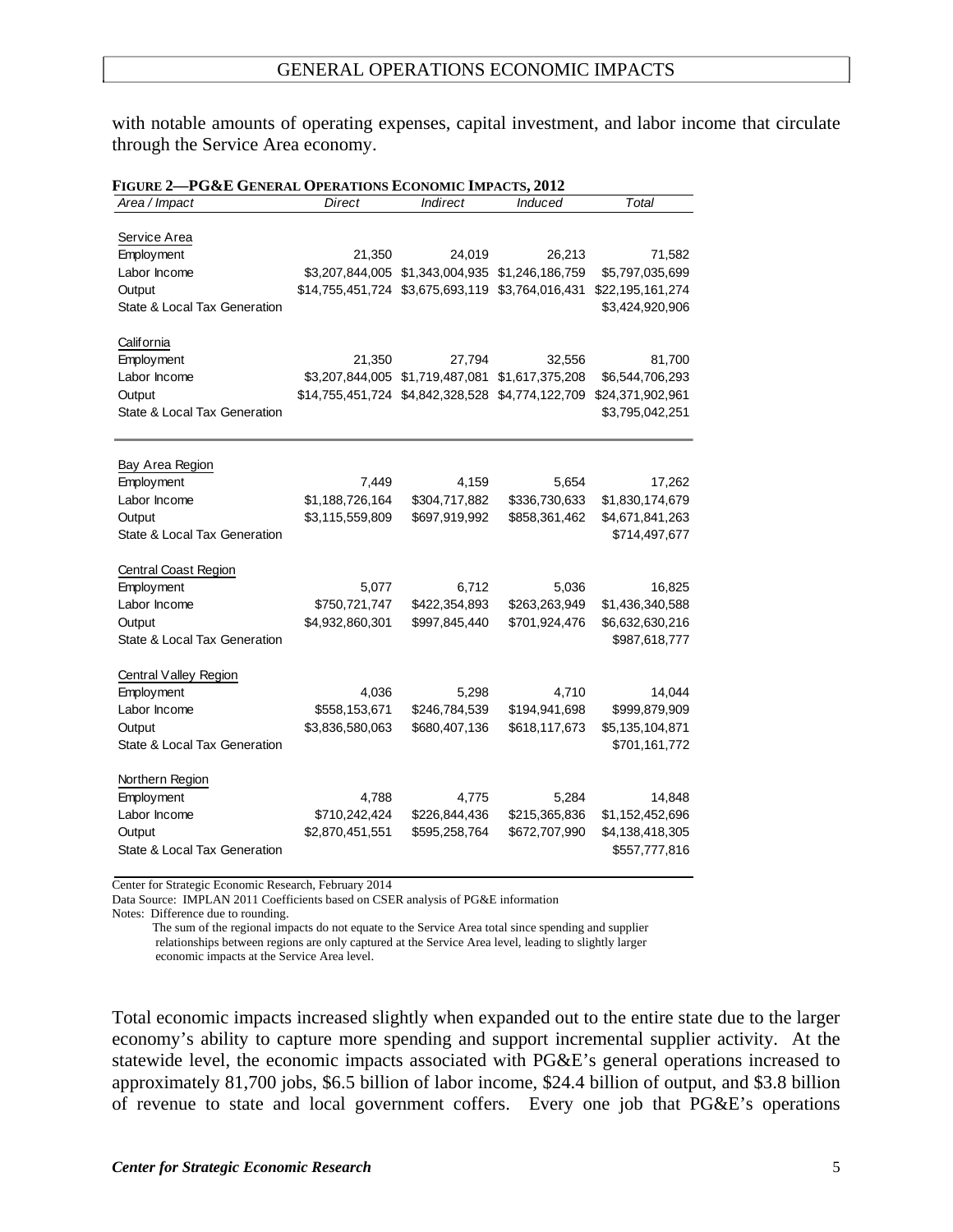#### GENERAL OPERATIONS ECONOMIC IMPACTS

supported created 2.8 jobs more in the California economy and each dollar of revenue the company generated led to 70 cents of additional output in the state.

At the PG&E regional level, economic contributions varied based on the level of company activity and the size and structure of the economy. PG&E supported the most direct employment

within the Bay Area Region due to the location of its headquarters facility. Total economic impacts in the Bay Area Region equated to approximately 17,300 jobs, \$1.8 billion of labor income, \$4.7 billion of output, and \$714 million of state and local tax generation. These regional economic impacts are significant, capturing over 1.0 percent of all jobs in the Bay Area Region economy and approximately 1.5 percent of all output.

| <b>PG&amp;E 2012 GENERAL OPERATIONS TOTAL</b>                                                                                                                                                                                  |  |
|--------------------------------------------------------------------------------------------------------------------------------------------------------------------------------------------------------------------------------|--|
| the concernsion of the contract of the communication of the contract of the contract of the contract of the contract of the contract of the contract of the contract of the contract of the contract of the contract of the co |  |

| <b>ECONOMIC IMPACT CONTRIBUTIONS</b> |                                      |                                                 |  |  |  |
|--------------------------------------|--------------------------------------|-------------------------------------------------|--|--|--|
| Region                               | <b>Regional</b><br><b>Employment</b> | Share of All Share of All<br>Regional<br>Output |  |  |  |
| Bay Area                             | 1.2%                                 | 1.5%                                            |  |  |  |
| <b>Central Coast</b>                 | 0.5%                                 | 1.0%                                            |  |  |  |
| <b>Central Valley</b>                | 0.8%                                 | 2.0%                                            |  |  |  |
| Northern                             | 0.7%                                 | 1.4%                                            |  |  |  |

PG&E created the greatest direct output value in the Central Coast Region both as a result of the size of the market area as well as the location of its Diablo Canyon Power Plant. In the Central Coast Region, PG&E's general operations generated a total economic impact of around 16,800 jobs, \$1.4 billion of labor income, \$6.6 billion of output, and \$988 million of state and local taxes. PG&E's general operations in the Central Valley Region supported total economic impacts of roughly 14,000 jobs, \$1.0 billion of labor income, \$5.1 billion of output, and \$701 million of state and local tax generation. Similar to the Bay Area Region, PG&E made a considerable economic contribution to the Central Valley Region with total regional economic impacts equating to about one percent of all jobs and two percent of all output in the market. Within the Northern Region, PG&E created a total economic impact of about 14,800 jobs, \$1.2 billion of labor income, \$4.1 billion of output, and \$558 million of state and local tax revenue.

It is important to note that the sum of the regional impacts do not equate to the Service Area total because spending and supplier relationships between regions are only captured at the Service Area level, leading to slightly larger economic impacts at the Service Area level.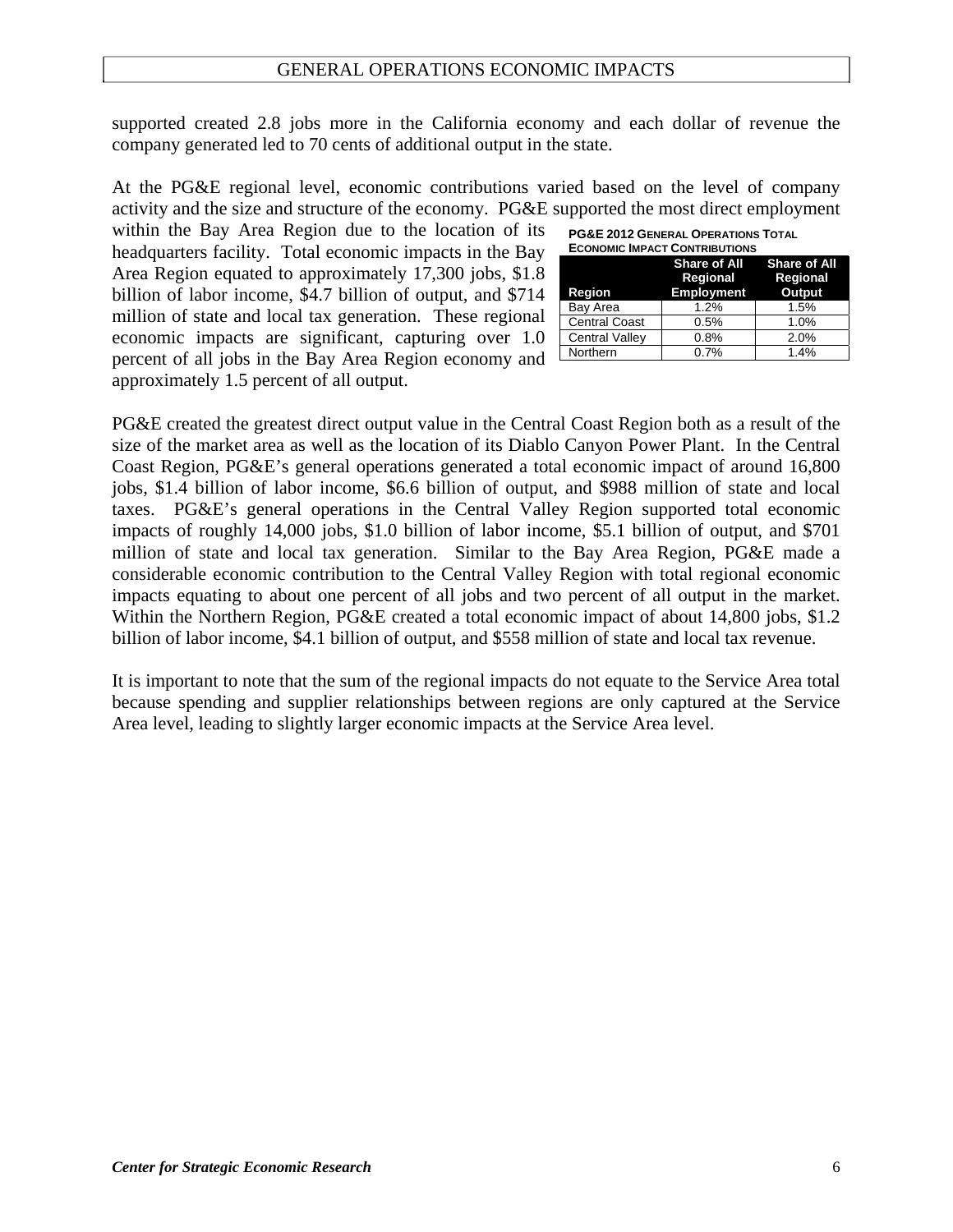## **Customer Energy Efficiency Programs Economic Impacts**

Energy efficiency is an important part of PG&E's core business and the company offers a diverse range of programs and services designed to help its customers save energy and money. Through the largest energy efficiency funding of any utility in the nation, PG&E's extensive programs span efforts to directly educate and incentivize customers to purchase energy efficient products to innovative partnerships with organizations that provide technical support and increase the adoption of energy efficiency measures by homes and businesses.

In addition to reducing greenhouse gas emissions and energy demand, PG&E's customer energy efficiency programs also generate two kinds of economic effects:

- First, administering the programs and investing in customer energy efficiency projects such as property improvements, equipment upgrades, and energy usage reporting directly supports economic activity within industries that provide related services and produce or sell associated products.
- Second, energy cost savings realized through implementing energy efficiency measures reduce operating costs and increase industry output for commercial customers and free up disposable income for residential customers that can be used for additional consumption activities. In fact, PG&E estimates show residential and commercial bill savings of close to \$167.4 million in 2012.

Both of these direct economic activities, depicted in the economic effects image below, also create a ripple effect in the economy as the spending is re-circulated through indirect and induced activities.



Figure 3 (on page 9) demonstrates that PG&E's customer energy efficiency programs directly supported approximately 4,600 jobs and an associated \$289.2 million of labor income in 2012. This employment count includes PG&E workers in addition to jobs within external entities supported by spending throughout the economy associated with customer energy efficiency projects and bill savings. The programs also supported about \$583.0 million of output in the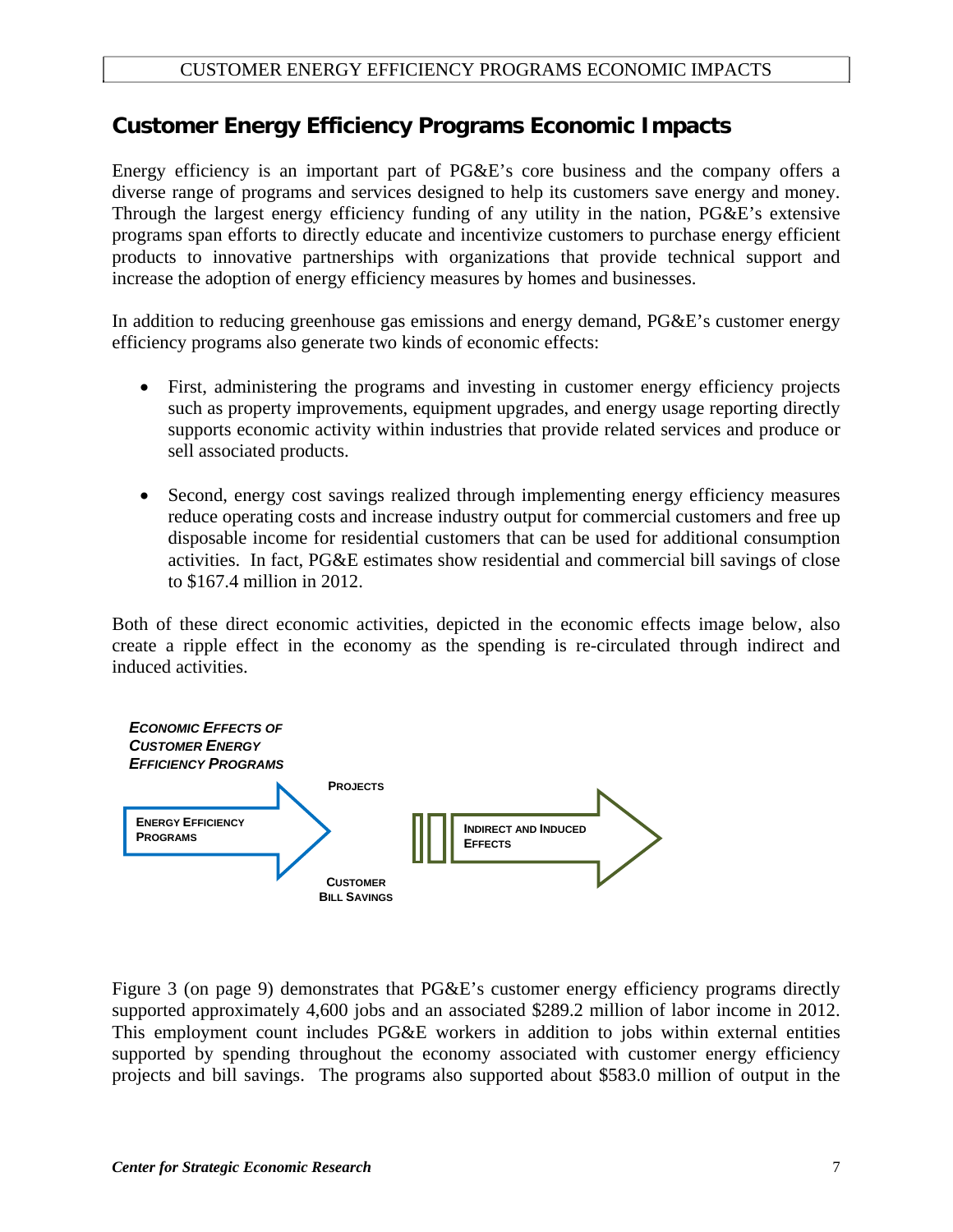#### CUSTOMER ENERGY EFFICIENCY PROGRAMS ECONOMIC IMPACTS

Service Area through program administration, project investments, and commercial and residential bill savings from avoided energy use.

Indirect and induced effects added around 3,100 jobs, \$163.2 million of labor income, and \$470.5 million of output in the Service Area leading to a total annual economic impact of close to 7,700 jobs, \$452.4 million of labor income, and \$1.1 billion of output. The direct, indirect, and induced activities in the Service Area also generated roughly \$53.8 million of state and local tax revenue.

Every dollar associated with PG&E's customer energy efficiency programs supported another 80 cents of output in the economy according to the multiplier effect which accounts for the full range of economic impacts resulting from program spending and the insertion of bill savings back into the economy.[‡](#page-9-0)

**PG&E 2012 CUSTOMER ENERGY EFFICIENCY PROGRAMS TOTAL SERVICE AREA ECONOMIC IMPACTS:** 

EMPLOYMENT = 7,688 LABOR INCOME = \$452.4 MILLION OUTPUT = \$1.1 BILLION STATE & LOCAL TAXES = \$53.8 MILLION



 $\overline{a}$ 

<span id="page-9-0"></span><sup>‡</sup> An estimate of return on investment can be created by isolating the spending related to program administration and project incentives and dividing the total output impact (which also includes the effects from cost savings) by that amount. This calculation reveals that for every \$1.00 of PG&E investment in its customer energy efficiency programs, another \$1.50 was generated in the Service Area economy or a return on investment of 2.5.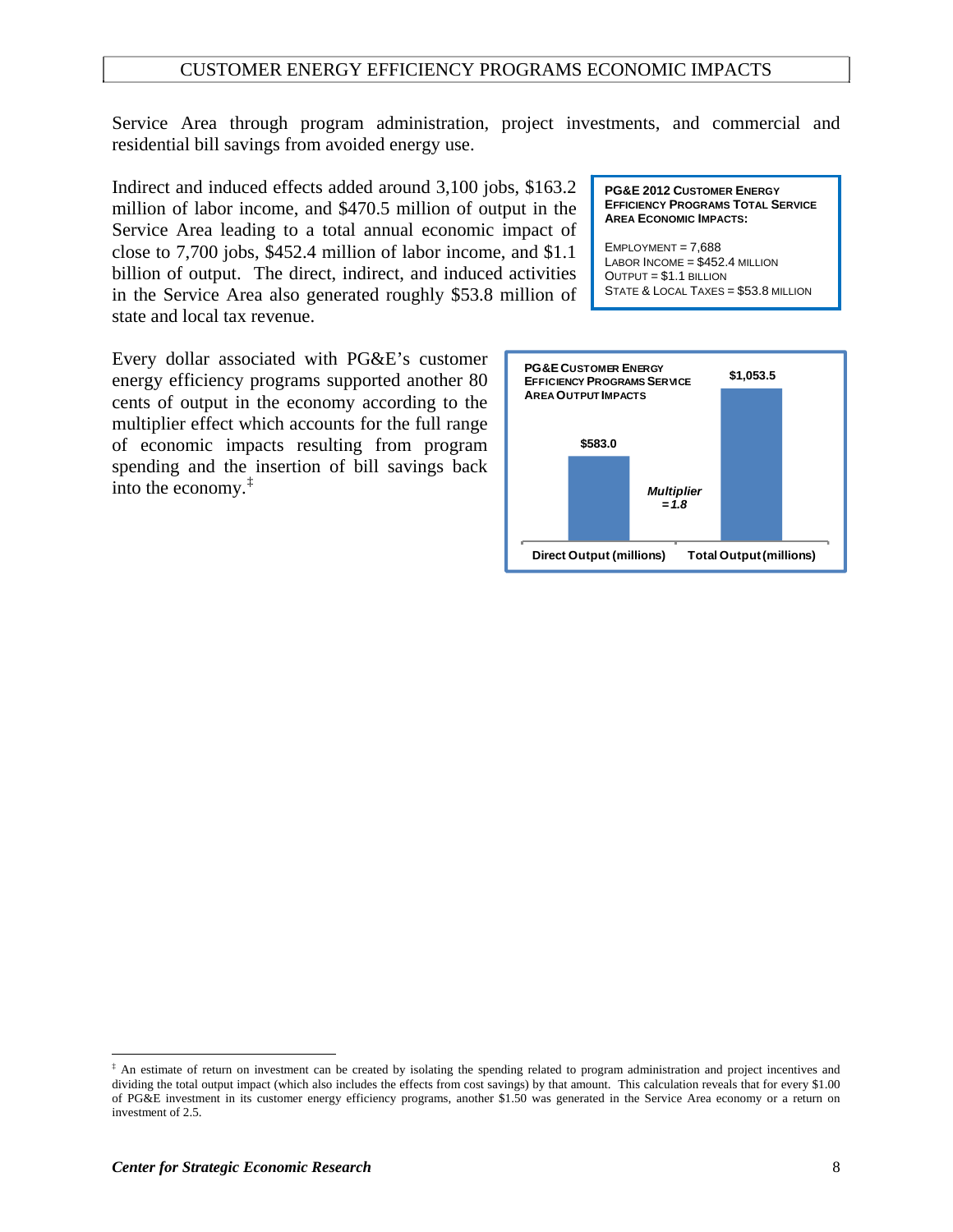| Area / Impact                | Direct        | <b>Indirect</b> | Induced                                   | Total                                                     |
|------------------------------|---------------|-----------------|-------------------------------------------|-----------------------------------------------------------|
|                              |               |                 |                                           |                                                           |
| Service Area                 |               |                 |                                           |                                                           |
| Employment                   | 4,560         | 1,116           | 2,013                                     | 7,688                                                     |
| Labor Income                 | \$289,225,702 | \$63,404,701    | \$99,801,111                              | \$452,431,514                                             |
| Output                       |               |                 | \$583,030,403 \$184,772,187 \$285,736,620 | \$1,053,539,210                                           |
| State & Local Tax Generation |               |                 |                                           | \$53,811,189                                              |
| California                   |               |                 |                                           |                                                           |
| Employment                   | 4,783         | 1,364           | 2,507                                     | 8,654                                                     |
| Labor Income                 | \$305,790,453 |                 | \$81,777,800 \$129,408,185                | \$516,976,438                                             |
| Output                       |               |                 |                                           | \$619,327,434 \$241,026,889 \$366,878,685 \$1,227,233,009 |
| State & Local Tax Generation |               |                 |                                           | \$62,396,118                                              |
|                              |               |                 |                                           |                                                           |
| <b>Bay Area Region</b>       |               |                 |                                           |                                                           |
| Employment                   | 992           | 191             | 345                                       | 1,528                                                     |
| Labor Income                 | \$78,843,106  | \$13,032,682    | \$20,460,293                              | \$112,336,082                                             |
| Output                       | \$142,172,970 | \$31,580,762    | \$50,467,876                              | \$224,221,606                                             |
| State & Local Tax Generation |               |                 |                                           | \$11,611,745                                              |
|                              |               |                 |                                           |                                                           |
| <b>Central Coast Region</b>  |               |                 |                                           |                                                           |
| Employment                   | 1,304         | 280             | 465                                       | 2,049                                                     |
| Labor Income                 | \$95,206,361  | \$17,810,662    | \$25,920,453                              | \$138,937,474                                             |
| Output                       | \$178,456,926 | \$44,099,462    | \$66,403,135                              | \$288,959,522                                             |
| State & Local Tax Generation |               |                 |                                           | \$14,964,172                                              |
|                              |               |                 |                                           |                                                           |
| <b>Central Valley Region</b> |               |                 |                                           |                                                           |
| Employment                   | 1,005         | 215             | 390                                       | 1,610                                                     |
| Labor Income                 | \$53,198,700  | \$10,260,072    | \$16,604,362                              | \$80,063,135                                              |
| Output                       | \$119,761,265 | \$31,209,715    | \$50,254,301                              | \$201,225,282                                             |
| State & Local Tax Generation |               |                 |                                           | \$9,961,778                                               |
| Northern Region              |               |                 |                                           |                                                           |
| Employment                   | 858           | 201             | 346                                       | 1,405                                                     |
| Labor Income                 | \$48,458,107  | \$9,558,867     | \$14,746,283                              | \$72,763,256                                              |
| Output                       | \$102,827,150 | \$25,798,647    | \$43,261,603                              | \$171,887,401                                             |
| State & Local Tax Generation |               |                 |                                           | \$9,371,037                                               |

#### **FIGURE 3—PG&E CUSTOMER ENERGY EFFICIENCY PROGRAMS ECONOMIC IMPACTS, 2012**

Center for Strategic Economic Research, February 2014

Data Source: IMPLAN 2011 Coefficients based on CSER analysis of PG&E information

Notes: Difference due to rounding.

 The sum of the regional impacts do not equate to the Service Area total since spending and supplier relationships between regions are only captured at the Service Area level, leading to slightly larger economic impacts at the Service Area level.

The statewide economy was able to capture a somewhat greater level of project investments and re-circulated residential and commercial spending from avoided energy costs, making the direct effects of PG&E's customer energy efficiency programs approximately 6 percent larger, on average, than when measurement was confined to the Service Area boundaries. Within the California economy, the direct economic activities associated with the customer energy efficiency programs in 2012 reflected nearly 4,800 jobs, \$305.8 million of labor income, and \$619.3 million of output.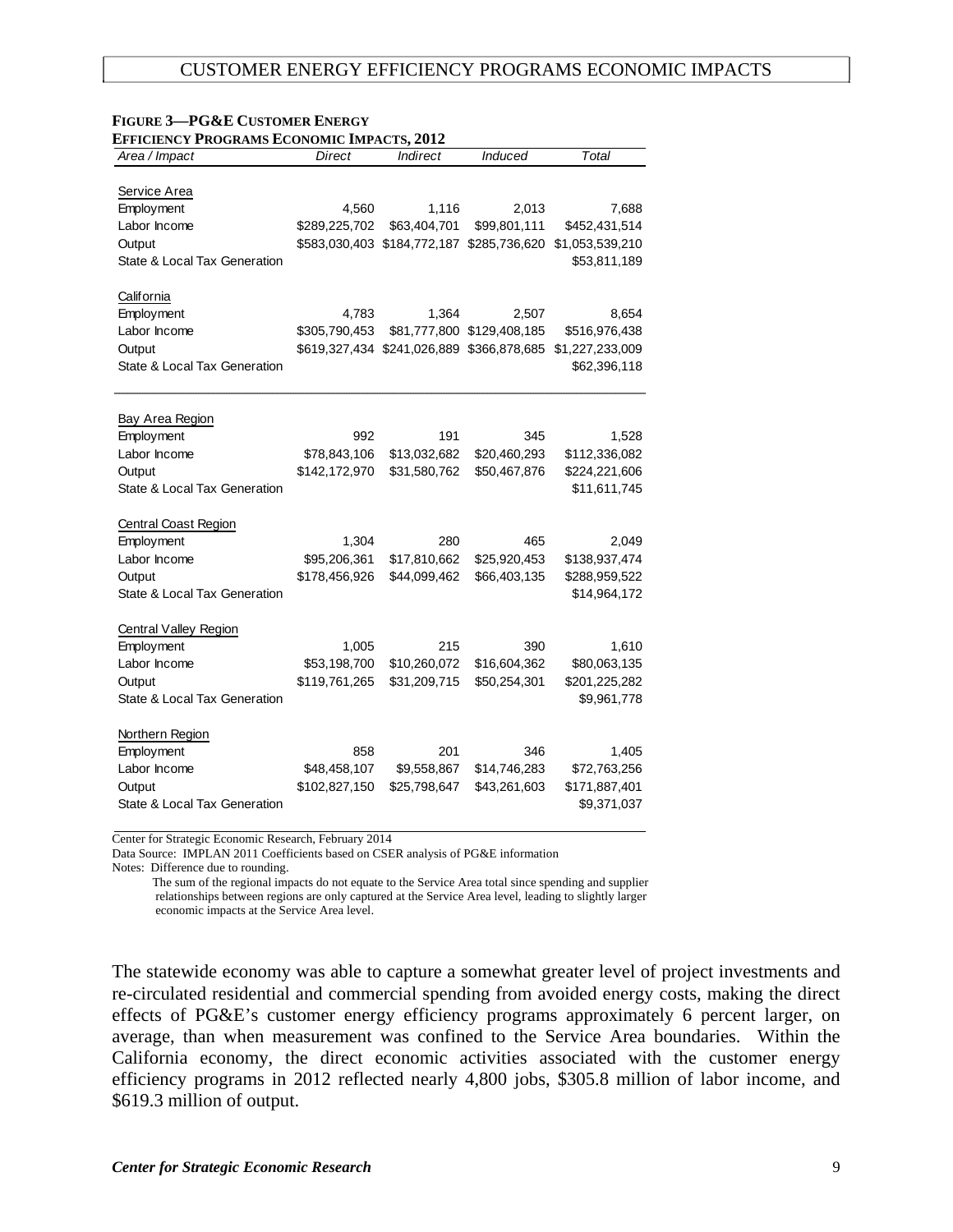#### CUSTOMER ENERGY EFFICIENCY PROGRAMS ECONOMIC IMPACTS

Total economic impacts were about 15 percent larger, on average, at the statewide level compared to the Service Area. PG&E contributed roughly 8,700 jobs, \$517.0 million of labor income, and \$1.2 billion of output to the California economy with fiscal impacts reaching \$62.4 million as a result of the direct, indirect, and induced effects associated with the company's 2012 customer energy efficiency programs.

Almost one-third of all the spending associated with administering PG&E's customer energy

efficiency programs and investing in projects fell within the Central Coast Region in 2012. The total economic impacts resulting from projects and cost savings in the Central Coast Region equated to about 2,000 jobs, \$138.9 million of labor income, \$289.0 million of output, and \$15.0 million of state and local tax generation.

Twenty-nine percent of customer energy efficiency project spending was allocated to the Bay Area Region in 2012 where a total economic impact of approximately 1,500 jobs, \$112.3 million of labor income, \$224.2 million of output, and \$11.6 million of state and local taxes was created.



The Central Valley and Northern Regions received a combined 41 percent of customer energy efficiency project spending in 2012, and they both saw notable economic impacts generated through this spending as well as the additional residential spending and commercial output due to bill savings. The total economic impact in the Central Valley Region was estimated at roughly 1,600 jobs, \$80.1 million of labor income, \$201.2 million of output, and \$10 million of state and local tax revenue. In the Northern Region, the total economic impact associated with PG&E's customer energy efficiency programs reached about 1,400 jobs, \$72.8 million of labor income, \$171.9 million of output, and \$9.4 million of state and local taxes.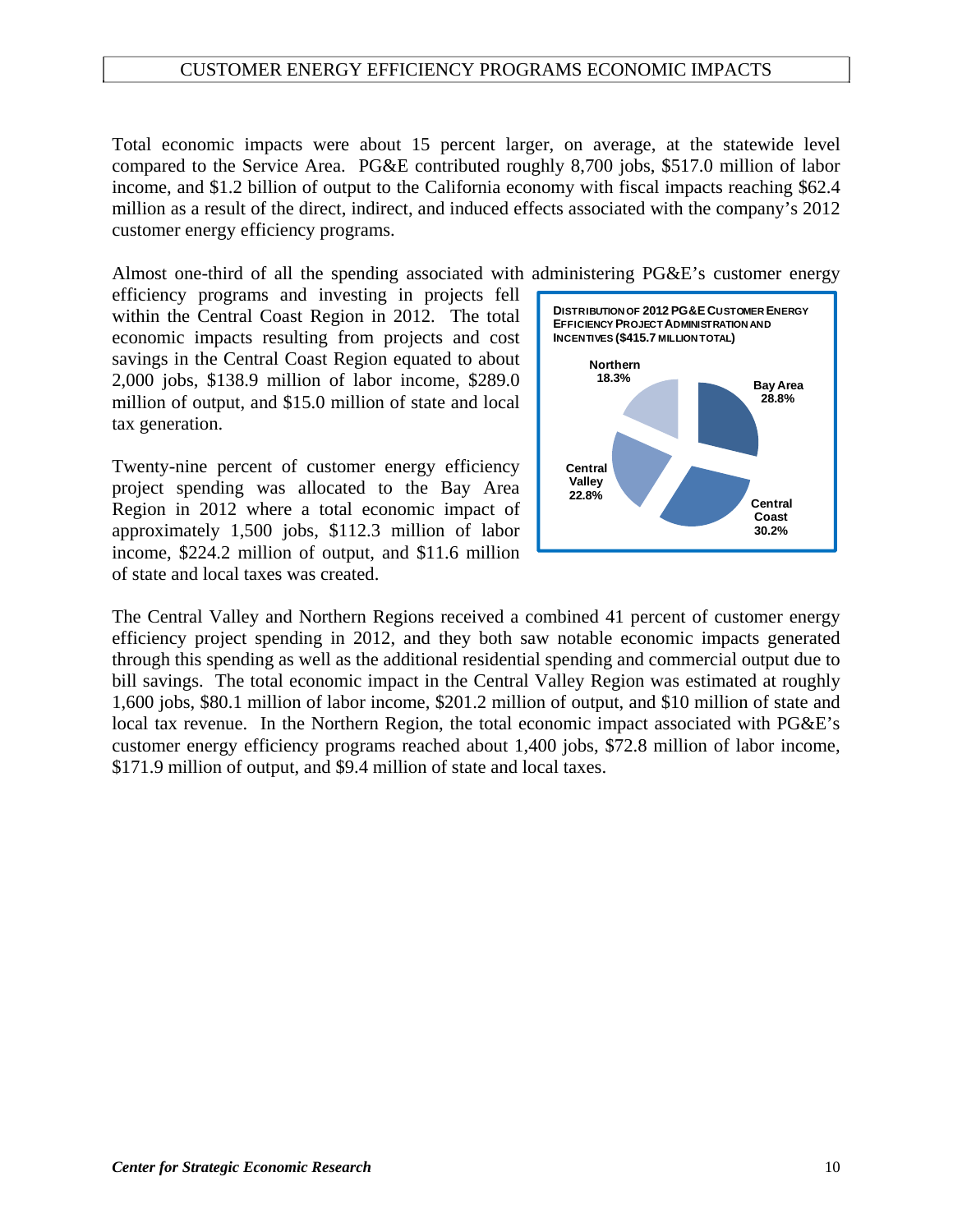# **Community Investment Program Economic Impacts**

Each year, PG&E supports a wide array of charitable organizations, including non-profit organizations, educational institutions, and local government entities. In 2012, through its shareholder-funded community investment program, PG&E provided a total of \$23.2 million in charitable contributions to support efforts focused on education, environmental stewardship, and economic and community vitality. Of this total, nearly \$21.7 million, or 93 percent, was directed to organizations in California with the remainder allocated to locations outside the state.

This funding not only helped create and sustain valuable programs and services within the communities that the recipients serve, but it also made a contribution to the economy through the jobs and spending associated with the funded organizations themselves.

The funds allocated by PG&E's community investment program provided incremental support for internal programs and operations across the wide range of recipient organizations, such as capacity building, which generated direct economic effects within the Service Area. Thus, while "direct" in nature, the economic impacts relate to the recipient organizations, not PG&E.

Importantly, the economic impacts did not end with these direct effects—a multiplier effect was also generated in the economy as a result of linkages that exist between funded activities, suppliers of goods and services (indirect effects), and employee spending (induced effects).

As illustrated in Figure 4 (on the following page), accounting for the direct, indirect, and induced effects of the community investment program funding in the Service Area showed a total economic impact of close to 420 jobs, \$18.4 million of labor income, \$38.9 million of output, and \$2.3 million of state and local tax generation.

For every dollar PG&E invested in education, environmental stewardship, and economic and community vitality programs, the Service Area economy saw another 90 cents of output derived through indirect and induced effects. This means that PG&E's direct community investments were nearly doubled in economic output in the Service Area.

In terms of employment, for every job generated at the recipient organizations as a result of PG&E

#### **PG&E 2012 COMMUNITY INVESTMENT PROGRAM TOTAL SERVICE AREA ECONOMIC IMPACTS:**

EMPLOYMENT = 419 LABOR INCOME = \$18.4 MILLION OUTPUT = \$38.9 MILLION STATE & LOCAL TAXES = \$2.3 MILLION



funding, an additional 0.4 job was supported within the Service Area due to the demand for suppliers of goods and services and employee consumption activities.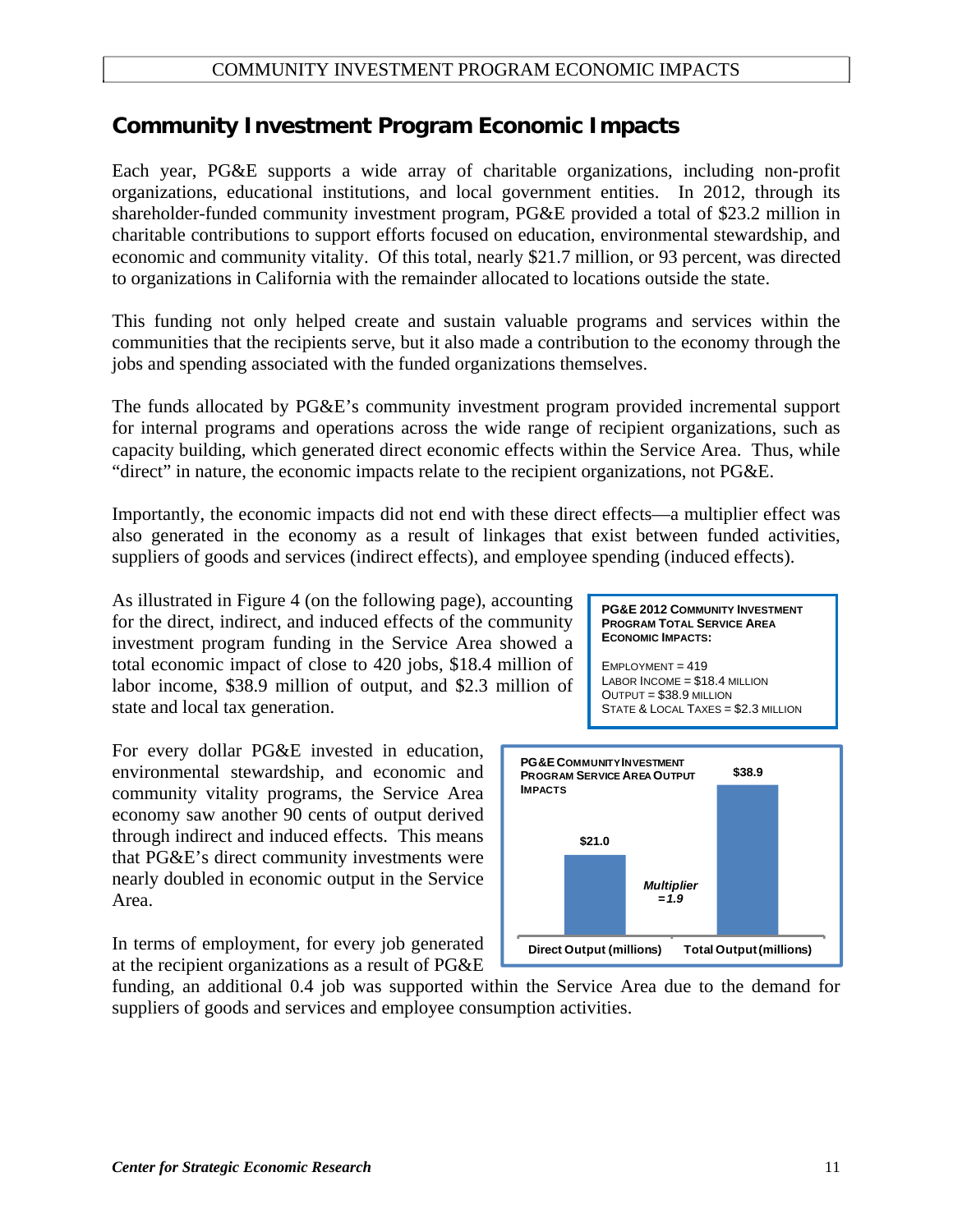#### COMMUNITY INVESTMENT PROGRAM ECONOMIC IMPACTS

| Area / Impact                | <b>Direct</b>            | <b>Indirect</b>         | <b>Induced</b>                        | Total                    |
|------------------------------|--------------------------|-------------------------|---------------------------------------|--------------------------|
|                              |                          |                         |                                       |                          |
| Service Area                 |                          |                         |                                       |                          |
| Employment                   | 300                      | 42                      | 77                                    | 419                      |
| Labor Income                 | \$12,232,217 \$2,389,848 |                         | \$3,793,065                           | \$18,415,130             |
| Output                       |                          |                         | \$20,976,066 \$7,173,375 \$10,785,231 | \$38,934,672             |
| State & Local Tax Generation |                          |                         |                                       | \$2,295,247              |
|                              |                          |                         |                                       |                          |
| California                   |                          |                         |                                       |                          |
| Employment                   | 301                      | 49                      | 98                                    | 448                      |
| Labor Income                 | \$12,709,498 \$2,948,087 |                         |                                       | \$5,066,290 \$20,723,876 |
| Output                       |                          |                         | \$21,680,928 \$8,619,038 \$14,312,561 | \$44,612,527             |
| State & Local Tax Generation |                          |                         |                                       | \$2,624,190              |
|                              |                          |                         |                                       |                          |
|                              |                          |                         |                                       |                          |
| Bay Area Region              |                          |                         |                                       |                          |
| Employment                   | 140                      | 17                      | 27                                    | 183                      |
| Labor Income                 |                          | \$6,721,347 \$1,280,103 | \$1,632,652                           | \$9,634,101              |
| Output                       | \$10,880,303 \$3,367,878 |                         |                                       | \$4,036,808 \$18,284,989 |
| State & Local Tax Generation |                          |                         |                                       | \$1,028,983              |
| <b>Central Coast Region</b>  |                          |                         |                                       |                          |
| Employment                   | 42                       | 6                       | 9                                     | 57                       |
| Labor Income                 | \$1,672,563              | \$335,119               | \$487,594                             | \$2,495,276              |
| Output                       |                          | \$2,970,284 \$1,025,270 | \$1,323,163                           | \$5,318,717              |
| State & Local Tax Generation |                          |                         |                                       | \$334,570                |
|                              |                          |                         |                                       |                          |
| <b>Central Valley Region</b> |                          |                         |                                       |                          |
| Employment                   | 55                       | 8                       | 16                                    | 79                       |
| Labor Income                 | \$1,720,236              | \$342,627               | \$628,459                             | \$2,691,322              |
| Output                       |                          | \$3,354,183 \$1,399,996 | \$2,197,960                           | \$6,952,139              |
| State & Local Tax Generation |                          |                         |                                       | \$392,556                |
|                              |                          |                         |                                       |                          |
| Northern Region              |                          |                         |                                       |                          |
| Employment                   | 64                       | 9                       | 15                                    | 87                       |
| Labor Income                 | \$2,118,071              | \$397,412               | \$673,433                             | \$3,188,916              |
| Output                       |                          | \$3,771,296 \$1,333,453 | \$2,047,668                           | \$7,152,417              |
| State & Local Tax Generation |                          |                         |                                       | \$421,633                |

# **FIGURE 4—PG&E COMMUNITY**

Center for Strategic Economic Research, February 2014

Data Source: IMPLAN 2011 Coefficients based on CSER analysis of PG&E information Notes: Difference due to rounding.

 The sum of the regional impacts do not equate to the Service Area total since spending and supplier relationships between regions are only captured at the Service Area level, leading to slightly larger economic impacts at the Service Area level.

The economic impacts increased when measured within California due both to additional funding provided to non-profit organizations, educational institutions, and government entities in areas of the state outside the Service Area as well as the larger economy's ability to capture indirect and induced activities. Statewide economic impacts totaled almost 450 jobs, \$20.7 million of labor income, and \$44.6 million of output. The direct, indirect, and induced effects also created a fiscal impact estimated at about \$2.6 million of state and local tax revenue.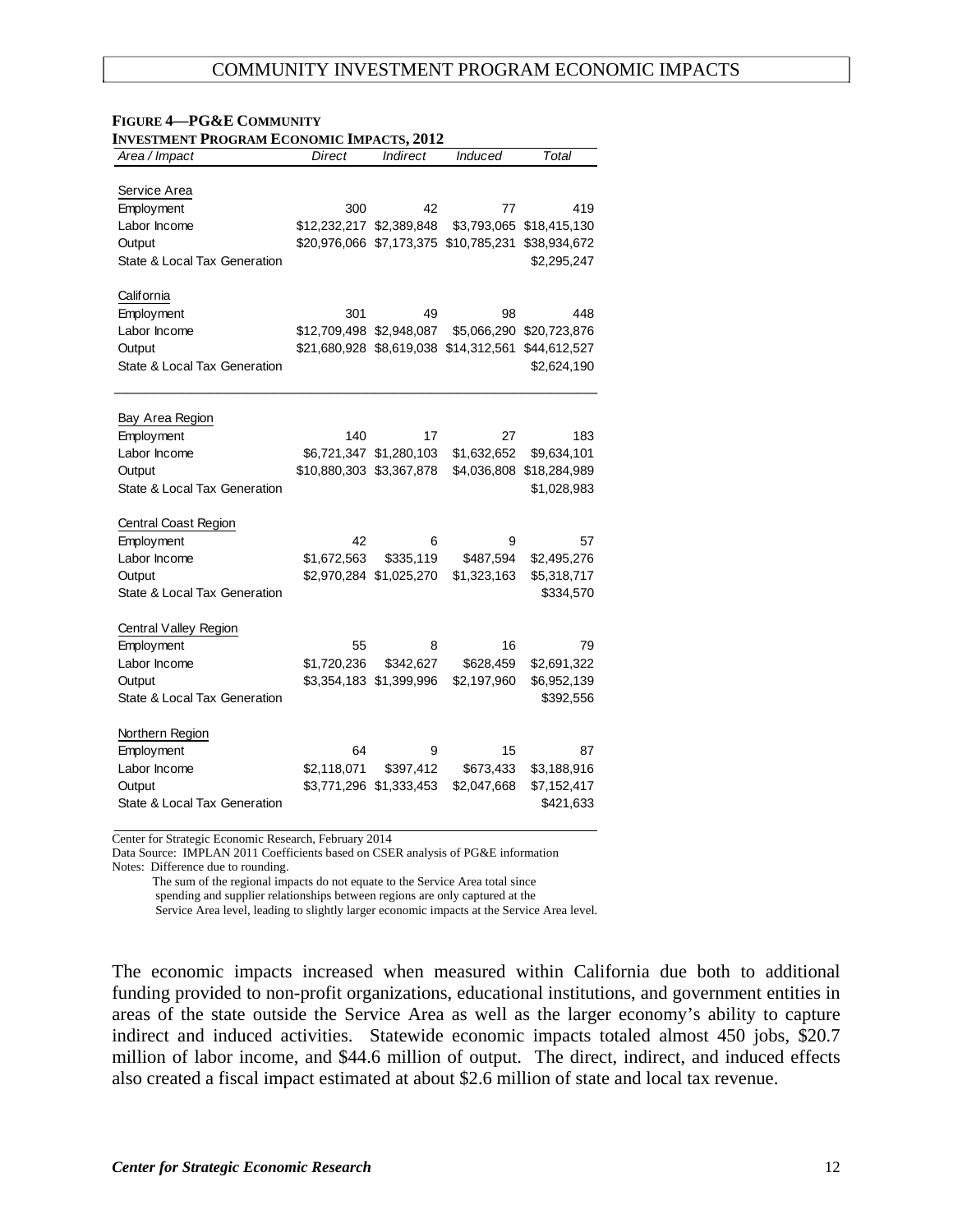### COMMUNITY INVESTMENT PROGRAM ECONOMIC IMPACTS

Total employment impacts at the regional level ranged from approximately 57 jobs in the Central Coast Region to 180 jobs in the Bay Area Region. In terms of output, regional impacts spanned between \$5.3 million in the Central Coast Region to \$18.3 million in the Bay Area Region. This directly reflects the distribution of funding across the regions in the Service Area. While creating an economic impact is not among the key objectives of the community investment program, the funding certainly provides a supplemental effect by contributing to the regional economy in areas with organizations receiving PG&E funding in 2012.